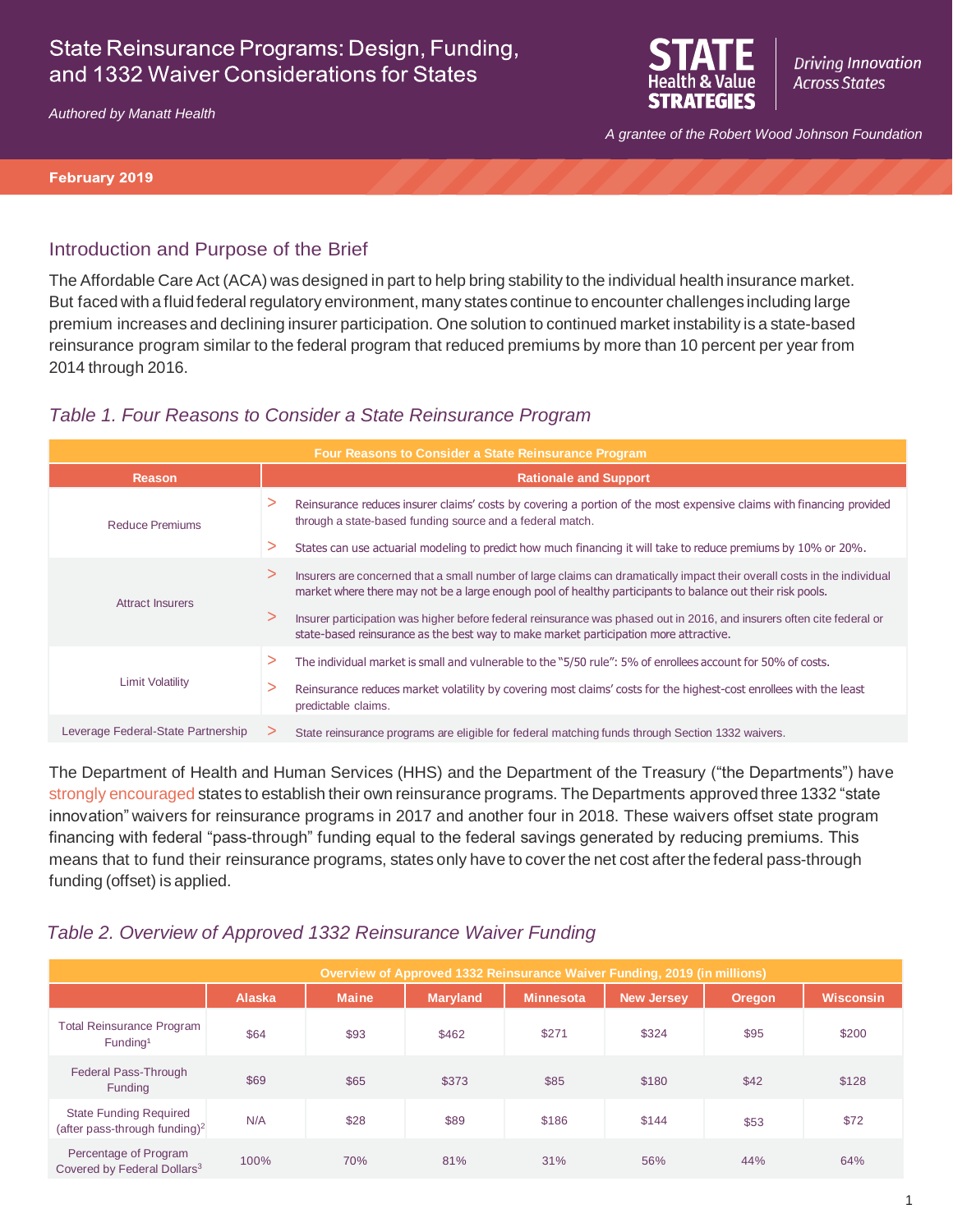With Congress failing to make any changes to the 1332 process, HHS did issue [new 1332 guidance](https://www.federalregister.gov/documents/2018/10/24/2018-23182/state-relief-and-empowerment-waivers) in October 2018 that provided more flexibility to states in how they meet the four statutory guardrails applicable to all 1332 waivers. HHS also issued [a discussion paper](https://www.cms.gov/CCIIO/Programs-and-Initiatives/State-Innovation-Waivers/Downloads/Waiver-Concepts-Guidance.PDF) in December 2018 that highlighted reinsurance and high-risk pools. Neither the guidance, nor the discussion paper, should have much impact on reinsurance waivers since the seven reinsurance waivers approved so far have had no trouble meeting stricter guardrail standards. The most germane guardrail is the one requiring that a 1332 waiver not increase the federal deficit, which acts as a cap on federal pass-through funding, and the new guidance generally left those rules unchanged. The new guidance could be more relevant if a state wanted to combine a reinsurance waiver with other marketplace changes. This topic brief provides a roadmap of policy, program design, and financing considerations for states that are contemplating development of a state-based reinsurance program under 1332 waiver authority.

## Understanding the Potential Impact of a Reinsurance Program

Health care markets vary widely among states and within regions of the same state. Understanding how reinsurance might help a specific state market starts with a few questions.

- > **What market problem does the state need to solve?** Reinsurance can be a strong tool if the key market problem isaffordabilityof premiums,insurerwithdrawals, orexcessvolatility/uncertainty.However,reinsurance will not help with other problems including network adequacy and affordability for individuals eligible for federal subsidies.
- > **What is the average premium?** States with higher average premiums have more to gain from reinsurance, especiallyforunsubsidizedenrolleespayingfullpremiums.Whilereinsurancewillnotdirectlybenefit subsidized enrollees, it will save the federal government money and 1332 waivers allow states to recoup those savings.
- > **How much premium variation is there across rating areas?** States with large regional variations in premiums may be hard-pressed to retain insurers in high-cost areas; a targeted reinsurance program may be a solution to underserved areas in a state.
- > **What does current insurer participation in the market look like?** Insurance regulators will want to consult with current market participants, as well as past and prospective participants, to understand what role reinsurance might play intheirfuture participation.
- > **What is the profile of the state's highest cost enrollees?** Disease and accident patterns vary by state, and states may target specific high-cost conditions through a condition-based reinsurance program.

**The percentage of enrollees receiving federal subsidies in the individual market (both in and outside the marketplace) is the best predictor of how large a state's federal pass-through funding to offset state funding needs might be under a 1332 waiver. Federal pass-through funding will generally be larger than a state's subsidized percentage. For example, a state with 60 percent of their enrollees getting subsidies would generally have to finance less than 40 percent of its reinsurance program with state funds, though it is important to note that federal pass-through funding is based on calculations that are updated on an annual basis.**

### Designing a Reinsurance Program

Once a state determines that reinsurance may be beneficial, the next step is to answer questions that help to provide the parameters related to the scale and type of reinsurance program that is the best fit, given the state's unique market characteristics.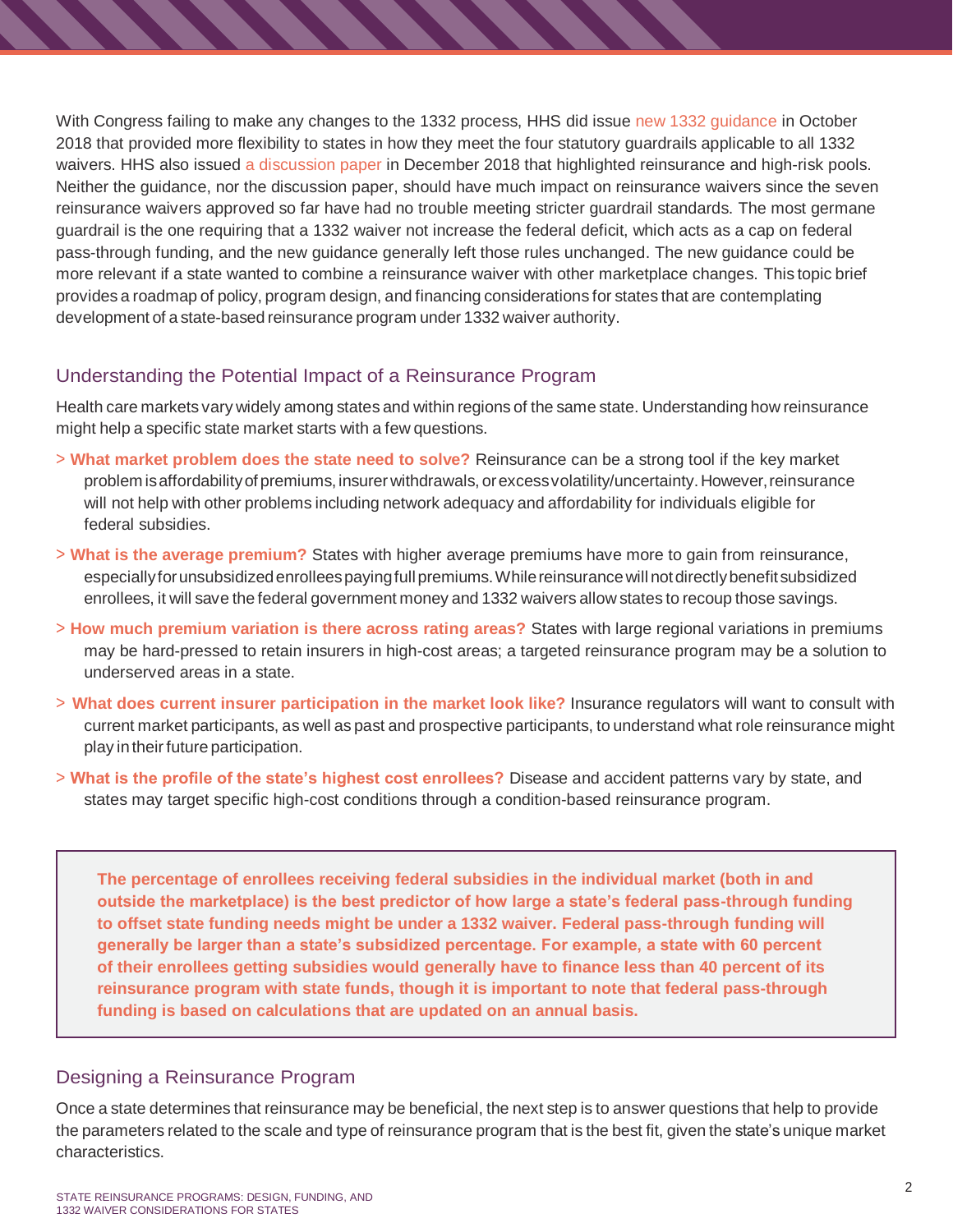### *Table 3: Comparing the Two Reinsurance Models*

|                        | <b>Benefits</b>                                                                                                    | <b>Drawbacks</b>                                                                   |
|------------------------|--------------------------------------------------------------------------------------------------------------------|------------------------------------------------------------------------------------|
| Condition-Based Model  | Creates opportunity for better medical and cost<br>management of expensive conditions.                             | Harder to implement in states with no prior<br>experience with this model.         |
| Attachment Point Model | Used in all states for federal program,<br>2014-2016, and may be more familiar to<br>legislators and stakeholders. | May not address state-identified cost drivers as well<br>as condition-based model. |

- › **How large of <sup>a</sup> reinsurance program?** States typically start with <sup>a</sup> target for premium reduction of <sup>5</sup> percent to 20 percent, and then use actuarial modeling to determine what level of reinsurance financing is needed to achieve that premium reduction. The next step is to calculate how much of that financing is projected to be offset by federal pass-through funding. The final step is to determine what level of state financing is politically feasible and whether to cap the state's contribution, which means that insurers would receive smaller reinsurance payments if there is a shortfall in the program.
- › **What type of reinsurance program?** There are two broad types of reinsurance programs with many permutations.
	- › <sup>A</sup> **condition-based model** identifies specific high-cost conditions to be included in the reinsurance program. Under this model, insurers typically cede some lives and premiums to the reinsurance program. Insurers could still handle claims and patient management (e.g., preauthorization, claim paymentor denial, orcare coordination), but might not have financial responsibility for the claims.
	- › An **attachment point model** focuses on all claims, including accidents, and is based on the claim's cost. This model features an attachment point, a coinsurance corridor, and a cap. The attachment point is the cost at which reinsurance starts to pay. In the coinsurance corridor, insurers pay a specified percentage of the claims cost with reinsurance covering the remaining part of the cost. The cap is the amount at which the claim is no longer eligible for reinsurance, and full responsibility reverts to the insurer.

#### **Example: Maine's Condition-Based Reinsurance**

Under Maine's 1332 reinsurance program, which is similar to a pre-ACA version, insurers are required to enroll people with a list of specific conditions into the reinsurance pool and have the option of enrolling others. The plans must cede 100 percent of the premiums paid for these enrollees to the reinsurance pool.

For those ceded, the reinsurance covers 90 percent of claims between \$47,000 and \$77,000. This is the same basic structure as the pre-ACA program.

## *Table 4. Example of Attachment Point Reinsurance*

| <b>Federal Attachment Point Reinsurance</b> |                             |  |  |  |
|---------------------------------------------|-----------------------------|--|--|--|
| <b>Attachment Point</b>                     | \$45,000<br>$(2014 - 2015)$ |  |  |  |
|                                             | \$90,000 (2016)             |  |  |  |
| Coinsurance Rate                            | 80% (2014)                  |  |  |  |
|                                             | 50% (2015-2016)             |  |  |  |
| Cap                                         | \$250,000                   |  |  |  |

*Sources: Kaiser Family Foundation, Explaining Health Care Reform: Risk Adjustment, Reinsurance, and Risk Corridors, August 2016.*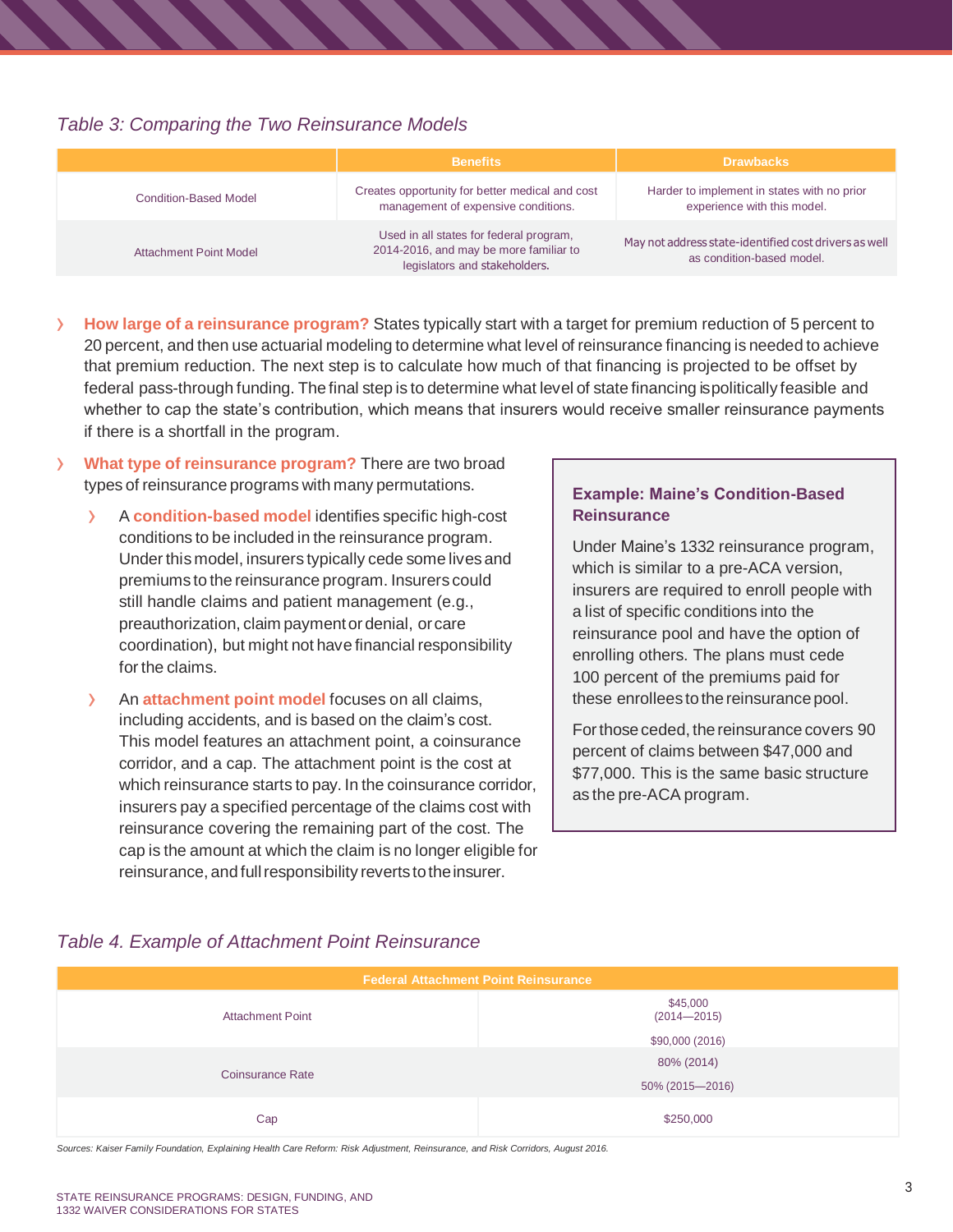## State Financing Considerations

The funding sources for a reinsurance program must be adequate and should include funding sources outside of the individual market.Without outside subsidization, reinsurance may help stabilize the individual market but will not reduce premiums in the individual market overall.



| <b>Source</b>                     | <b>Example</b>                                                                                                                                                                                                       |
|-----------------------------------|----------------------------------------------------------------------------------------------------------------------------------------------------------------------------------------------------------------------|
| <b>Policy Assessment</b>          | The federal reinsurance program assessed all health insurance coverage,<br>including, the large and small group markets, as well as stop-loss and third-<br>party administrators (TPAs) to reach self-insured plans. |
|                                   | Maine assessed health insurers and TPAs to reach all forms of health insurance<br>except self-funded and self-administered plans.                                                                                    |
| <b>State Premium Tax</b>          | Alaska's program is financed by a portion of the state's premium tax that<br>applies to all lines of insurance.                                                                                                      |
| <b>State General Funds</b>        | Minnesota used general funds as one of several sources, which spreads costs<br>across all taxpayers.                                                                                                                 |
| <b>State Provider Assessments</b> | Minnesota's funding includes a portion of the state's 2% provider tax, which<br>applies to hospitals and other providers.                                                                                            |

# 1332 Waiver Authorizing Legislation

Securing legislative authorization is typically the second most challenging step in the 1332 waiver process, though the October 2018 guidance allows that authorization to be general, rather than specific. Developing a strategy for legislative support and determining where this step fits in the timeline should be part of the early planning process. Federal law and guidance require state legislative authorization for both the waiver and the reinsurance program. If there is an existing high-risk pool or reinsurance statute, that may provide a good starting point. The statute should be specific as to the size and funding source, or sources, for the reinsurance program. The legislation should make the financing of the reinsurance program contingent on federal approval of the waiver.

## Developing a 1332 Waiver Application

HHS has published a checklist that provides a step-by-step guide for what a state must include in its waiver application.<sup>4</sup> States can review the approved applications from [Alaska,](https://www.commerce.alaska.gov/web/Portals/11/Pub/Headlines/Alaska%201332%20State%20Innovation%20Waiver%20June%2015%202017.pdf?ver=2017-06-26-091456-033) [Maine,](https://www.maine.gov/pfr/insurance/mgara/Complete%20Maine%201332%20Waiver%20Application%20and%20Exhibits.pdf) [Maryland,](https://www.marylandhbe.com/wp-content/uploads/2018/08/Maryland_1332_State_Innovation_Waiver_to_Establish_a_State_Reinsurance_Program_UPDATED_August_15_2018.pdf) [Minnesota,](https://www.cms.gov/CCIIO/Programs-and-Initiatives/State-Innovation-Waivers/Downloads/Minnesota-Section-1332-Waiver.pdf) [New Jersey,](https://www.state.nj.us/dobi/division_insurance/section1332/180702finalwaiverapplication.pdf) [Oregon,](https://healthcare.oregon.gov/DocResources/1332-application.pdf) and [Wisconsin](https://oci.wi.gov/Documents/Regulation/1332%20Waiver%20WI%20Application.pdf) to see how the checklist has been successfully used, and may also consult the standardized [application](https://www.shvs.org/resource/application-template-for-section-1332-reinsurance-waiver/) template developed by the State Health and Value Strategies program. Key areas of the waiver application include:

- › **Goals forthe Waiver:** Description of how the reinsurance program will achieve state goals, such as lowering premiums, increasingenrollment, andencouraginginsurersto remaininthemarket.
- › **Authorizing Legislation:** Description of the state's legislation that authorizes both the <sup>1332</sup> waiver and the reinsurance program, and makes the operation of the reinsurance program contingent on federal approval of the waiver.
- › **Funding:** Description of the funding sources used for the reinsurance program, the funding amount from each source, and the estimated amount of pass-through funding. Note that final pass-through funding will be determined using actual approved premiums, funding will be provided in quarterly installments starting in April of the covered year, and funding levels will be adjusted each year based on actual enrollments and premiums.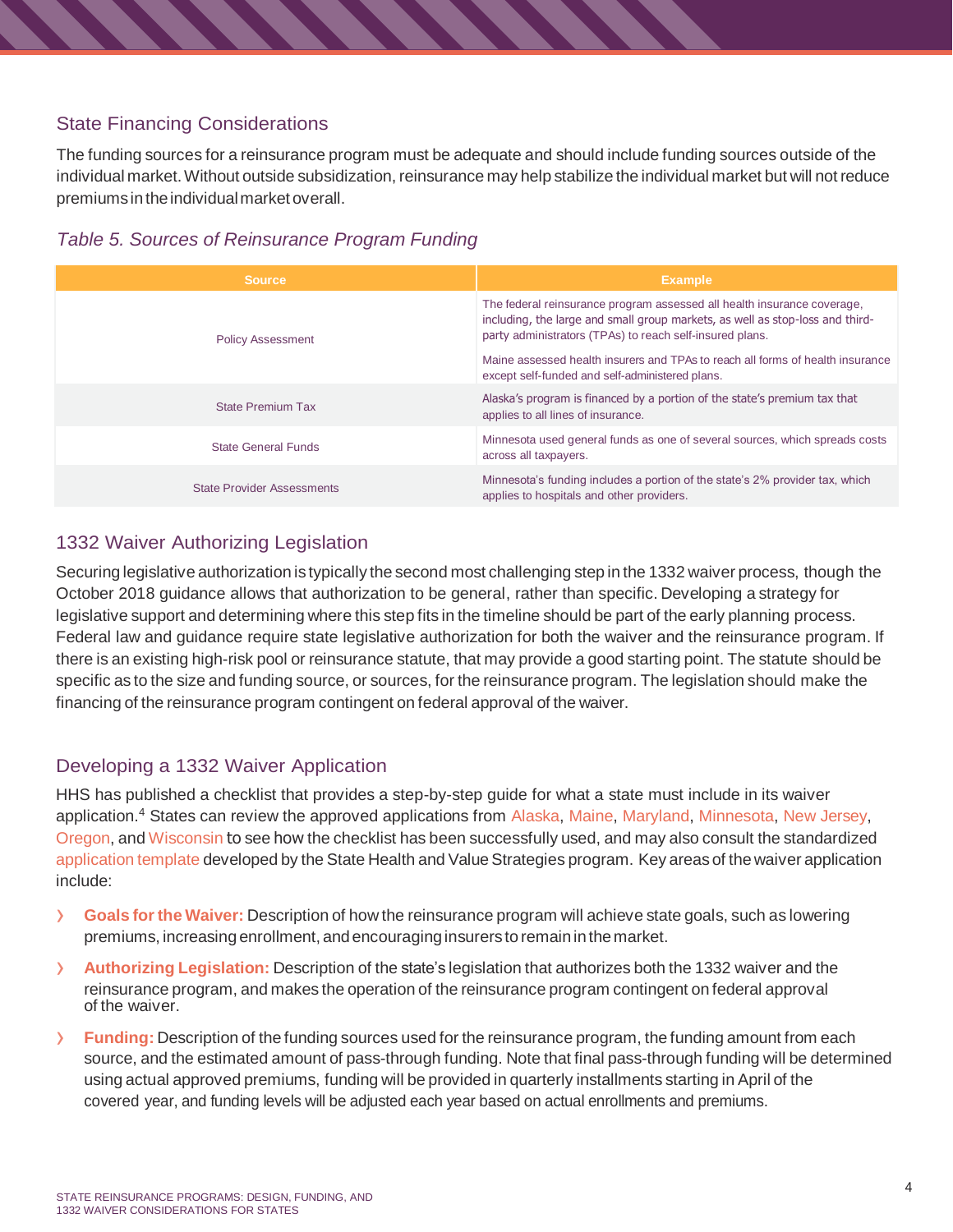- › **Actuarial Analysis:** Actuarial modeling, including <sup>a</sup> baseline scenario without the reinsurance program, and <sup>a</sup> yearby-year comparison of premiums and coverage with and without the reinsurance program. States may be able to utilize in-house actuaries, though outside actuarial firms may shorten timelines.
- › **Ten-Year Budget:** Economic analysis, including <sup>a</sup> 10-year budget that considers all costs associated with the program, including administrative costs and demonstrates that the waiver is deficit neutral.
- › **Waiver Development Process:** List of public hearing dates and compliance with other public participation requirements. States must observe a 30-day public comment period and hold a minimum of two public hearings. The public comment period can rely on a draft waiver as long as the public has sufficient information to meaningfully give input. The public comment process must include consultation with federally-recognized American Indian tribes.

## Planning the Waiver Timeline

State Health and Value Strategies has a to-do list for states considering a Section 1332 reinsurance waiver. The first step listed in the [to-do](https://www.shvs.org/wp-content/uploads/2018/09/Planning-Ahead-Summary-FINAL-Updated.pdf) list is to sketch out a calendar for activities. Federal guidance advises states to file waivers by March for the subsequent calendar/plan year, though HHS did markedly shorten the review time for reinsurance waivers that were filed later in 2018 so they could go into effect for 2019. The most important lesson on the timeline is to be in close communication with the Departments, identifying and discussing any trouble spots, as well as understanding what other states may be in the queue. Federal officials may be open to allowing states to pursue various parts of their application simultaneously, with, for example, final legislative approval, public comment, and actuarial modeling taking place under overlapping timelines. While states have been successful in submitting applications in late spring, it is better to plan early for 2020 and submit 1332 waiver applications by March or April. Later filings may necessitate asking insurers to file two sets of rates or taking other actions that add complication to the process.